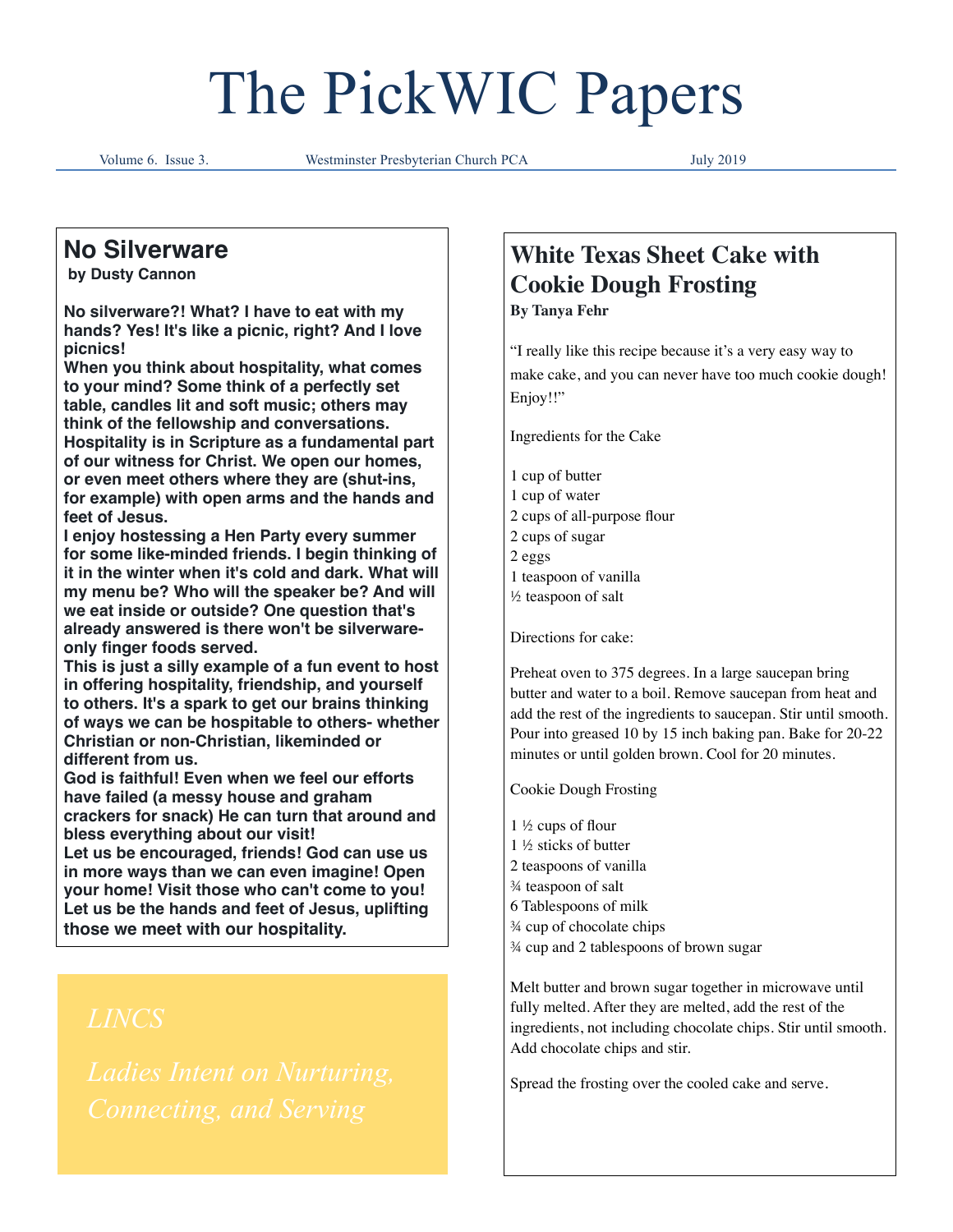# **"Show hospitality to one another without grumbling." 1 Peter 4:9 By Amber Frank**

When Annie asked me to write an article for *The PickWIC Papers* about hospitality, I figured it would be no problem. When Annie reminded me that she needed the paper on hospitality in a few days, I may have begun to grumble. Webster's defines hospitality: "generous and friendly treatment of visitors and guests." I think many of us would add also, providing for those in need. If you had asked me about hospitality a few years ago my response would have been a lot different than it is today. Just a few short years ago I was a stay at home mom. I loved to take care of my home, bake, cook, and have people over. I held bible studies, and often invited people to lunch, or dinner. I looked forward to having people over to visit. In 2016 I had to go to work full time, often working more than 40 hours a week, leaving no time for company, or cleaning, and especially not cooking. My heart for hospitality seemed to run empty, thinking about having people over, or cooking for someone often causes me stress and anxiety. I am still trying to re-think my idea of hospitality. I know hospitality without grumbling is a biblical mandate, so how should it look in my life now? My house is often not tidy, to say the least. I cook a lot less than I did when I was home. I almost never bake. In the modern world where many of us have to work outside the home, how can we show hospitality with the love of Christ? I believe it will look a little different for everyone. Our homes should be open to provide a safe haven for those in the church who have need. It does not matter that the floor is covered in dog hair and all you might have in the fridge is Greek yogurt and cheese sticks, or in the cabinet Kraft Macaroni and Cheese (in the blue box of course). Can we still provide warmth and shelter? A shoulder to cry on, a listening ear, the Word of God shared? Perfection isn't a part of the equation; when we are speaking about hospitality- love and care are all that are required. In the household of faith, we should all have an abundance of those. In whatever season of life we are in, we all have something that we can give. With the help of Christ, we can look beyond ourselves and our own strength and give it.

### **Vacation Bible School, July 14-18th**

#### **By Annie Jones**

Our theme of hospitality even goes as far as VBS this year! This VBS was a little different than it has been in the past, and it involved every member of the church. Each and every person in our church was assigned to a team. The team members all had responsibilities and your help was needed to make sure your team did great! Even if you couldn't physically be at VBS this year, you could call your team members to check on them, pray for them, write them an encouraging card, or maybe even see if you could make snacks or drinks. Maybe there was someone on your team you didn't know very well. This was a great time to get to know them! Don't think of hospitality just as welcoming someone into your home; showing love to your church family, welcoming them, and being involved in your church home are all very important kinds of hospitality.

**A special note of thanks to Annie, our guest Editor for this edition of The PickWIC Papers!**  *Contribute to the needs of the saints and seek to show hospitality Romans 12:13*

# **Scotcheroos By Sally Fehr**

#### **Ingredients**

- 1 cup of brown sugar
- 1 1/4 cup of Karo syrup
- 1 1/2 cups of peanut butter
- 1 teaspoon of vanilla
- 7-8 cups of corn flakes
- 2 cups of semi-sweet chocolate chips
- 1/3 cup of butterscotch chips

#### **Directions**

Microwave brown sugar and Karo syrup for 2-3 minutes. Add peanut butter and vanilla to the mixture. Stir until smooth. Add in your corn flakes to the mixture. Put mixture into a sprayed 9 by 13 inch pan, press down into the pan. Melt your chocolate chips, and pour them on top of the bars. Chill in the fridge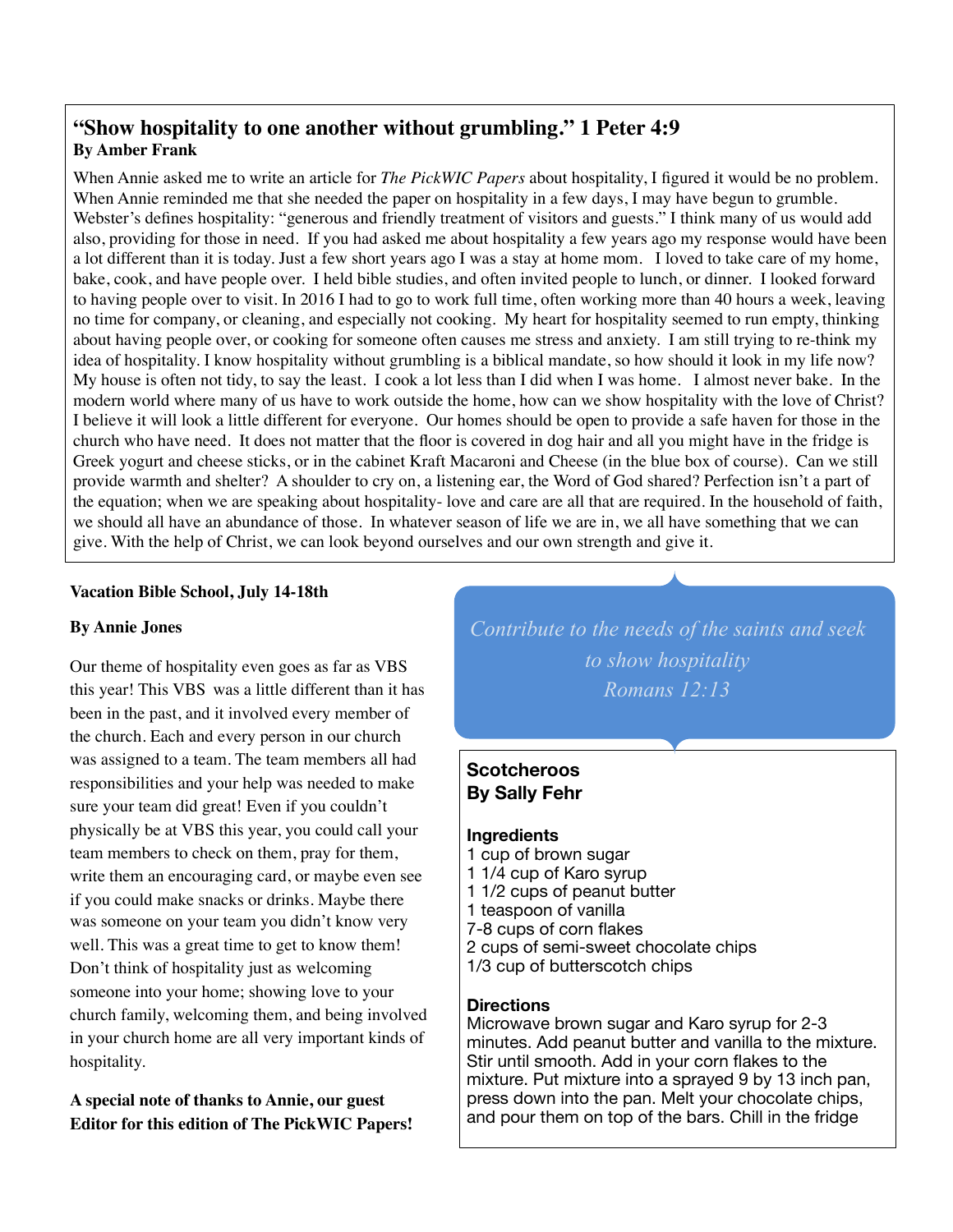# **Brick Street Chocolate Cake**

# **By Olivia Frank**

Ingredients

**Cake:** 

2 cups sugar 1 cup butter, softened 1 ½ teaspoons vanilla extract 3 large eggs 2 ½ cups baking flour 1 cup baking cocoa, sifted 2 teaspoons baking soda  $\frac{1}{2}$  teaspoon salt  $\frac{1}{2}$  cup instant chocolate pudding mix, small box 2 ¼ cups buttermilk 1 cup semi-sweet chocolate chips

# **Chocolate Icing:**

- $\frac{1}{2}$  cup water
- $\frac{1}{2}$  cup butter
- 1 teaspoon vanilla
- 1 cup baking cocoa, sifted
- 3 ½ cups powdered sugar
- 3 tablespoons heavy cream

Instructions:

**Cake:** 

Preheat oven to 350 degrees

Beat sugar, butter, and vanilla in a large bowl, beat in eggs. Mix in cake flour, cocoa, soda, salt, pudding mix, and buttermilk. Stir in chocolate chips. Pour into greased tube pan. Bake at 350 degree for 60-70 mins., or until cake tester comes out clean. Cool cake completely before icing.

# **Chocolate Icing:**

Heat water, butter, and vanilla together in sauce pan on stovetop until melted. Remove from heat. Stir in one cup cocoa. Stir in powdered sugar, sifted. Stir in heavy cream, up to 3 tablespoons until you get the desired consistency. Ice cake by filling the hole in the middle of the cake first, then spread icing over the cake and pour down the sides. Icing will harden as it cools.

Women need women, to think biblically, live covenantally, and pass the legacy on to the next generation.

# **God is Our Refuge and Strength**

# **By Jane Goodwin**

God is our refuge and strength

**God** is our refuge and strength

God **is** our refuge and strength

God is **our** refuge and strength

God is our **refuge and strength**

God is our **refuge** and strength

God is our refuge **and** strength

God is our refuge and **strength** 

**God is our refuge and strength** 

Nurturing community life in a congregation is much like developing family life in a home. We must spend time together. We must get to know one another. We must share a common life. There are endless ways that a women ministry can breathe community life into a church. It begins by educating the women to have a covenant consciousness.

*From 'Womens Ministry in the Local Church'*